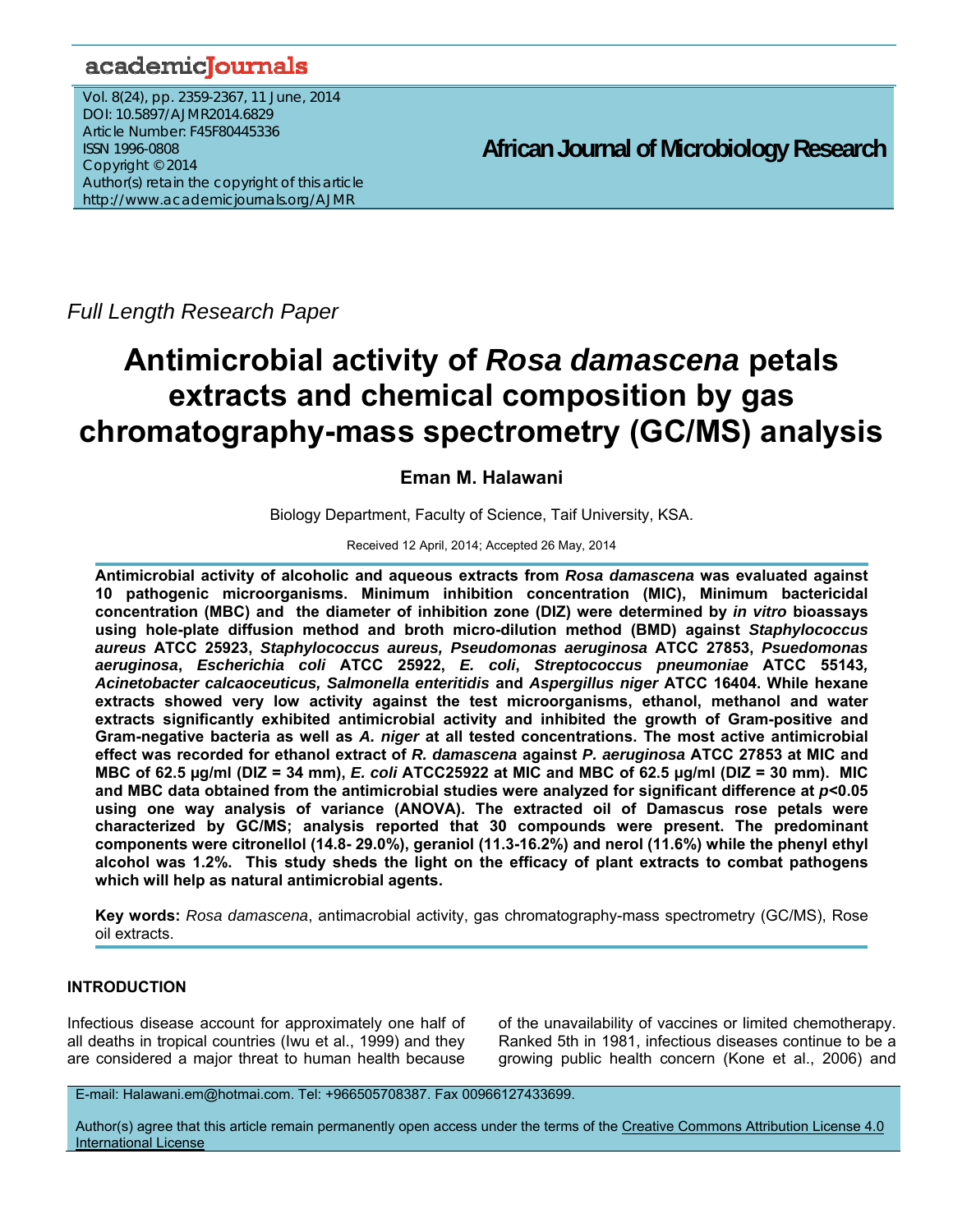they became the 3rd leading cause of death in 1992, with an increase of 58% (Pinner et al., 1996). Most of the current antibiotics have considerable limitations in terms of antimicrobial spectrum, side effects and their widespread overuse has led to increasing clinical resistance of previously sensitive microorganisms and to the occurrence of uncommon infections (Cos et al., 2006). Plants used for traditional medicines contain a wide range of substances that can be used to treat chronic as well as acute infectious diseases (Diallo et al., 1999; Ofokansi et al., 2011), and have therefore become sources of important drugs and the pharmaceutical industries have come to consider traditional medicine as a source of bioactive agents that can be used in the preparation of synthetic medicines.

*Rosa damascena* mill L., commonly known as Damask rose (Kaul et al., 2000), is one of the most important species of Rosaceae family. Rosaceae are well known ornamental plants and have been referred to as the king of flowers (Cai et al., 2005; Nikbakht et al., 2005). At present time, over 200 rose species and more than 18000 cultivars form of the plant has been identified (Gudin, 2000). There are evidences that Rosaceae family is an ancient plant (Nikbakht and Kafi, 2008; Yassa et al., 2009). Some fossils of rose are found in America that is 30 million years old (Yassa et al., 2009). The origin of Damask rose is the Middle East, but the origin of its fragrant oil and extracts is Greece (Arezoomandan et al., 2011). The highest quality rose water is produced in Taif Governorate, KSA. Kaaba (God House) in Mecca, Saudi Arabia, is washed yearly by unique and special rose water of Taif. Rose water is also of high value in the food industry and some special foods are prepared using this product (Nikbakht and Kafi, 2008). The *R. damascena*  has also been used for medicinal purposes (Hongratanaworakit, 2009). Various products and isolated constituents from flowers, petals and hips (seedpot) have been studied in a variety of *in vivo* and *in vitro*  studies. It has been shown that *R. damascena* has wide spectrum antimicrobial activities. Essential oil, absolute and hydrosol are important products that showed these effects. Ulusoy et al. (2009) and Boskabady et al. (2011) showed that essential oil and absolute have strong antibacterial activity against *Escherichia coli*, *Pseudomonas aeruginosa*, *B. subtilis*, *Staphylococcus aureus*, *Chromobacterium violaceum* and *Erwinia carotovora* strains.

However, there is no detailed study concerning the antimicrobial activity of *R. damascena* performed so far. Most of the studies related to the damask rose have focused on the growing techniques, harvest time, and physical and chemical properties of oil. Therefore, the purpose of this study was to determine the *in vitro* antimicrobial activity against gram negative and gram positive bacteria as well as the chemical compositions of *R. damascena* volatile oil by using GC/MS to determine the major constituents of high quality rose oil.

#### **MATERIALS AND METHODS**

#### **Preparation of extracts**

The present study was conducted to determine the chemical composition (constituents) and antimicrobial activities of *R. Damascena* flower extracts. The flowers were collected in April, 2013 during the rose harvest season, from different local farms (AL-Hada and Al-Shefa), Taif governorate- Saudi Arabia. The green parts of roses were removed and the remains were cut into small pieces. Following the collection, part of the flowers was immediately frozen in closed containers at -80°C for further analysis. The rest of the flowers, 0.5 kg of fresh flowers from each accession were used immediately for alcoholic and water extraction. Fresh and dried parts of *R. damascena* (petals, flowers and seed pods) were either powdered or soaked freshly in five volumes of 50% ethanol, 80% methanol, and 100% hexane by stirring overnight, filtered through Whatman No. 1 filter paper after 72 hand centrifuged at room temperature at 5000 x g. The supernatants were evaporated to dryness at 45؛C under reduced pressure. Powdered *R. damascena* (500 g each) were extracted twice overnight with 2500 ml of distilled water at room temperature. The supernatant were collected and evaporated to dryness at 45؛C under reduced pressure. The yield of each extract was adjusted to be less than 10% (20 g of each alcoholic extract was dissolved in 100 ml distilled water containing 30% DMSO to get concentration 500 µg/ml) and stored in dark sterile bottles and became ready until use. The reconstituted alcoholic extracts were sterilized by filtering through 0.45 μm membrane filter and tested for sterility after membrane filtration by introducing 2 ml of the extract into 10 ml of sterile nutrient broth and incubated at 37°C for 24 h. A sterile extract was indicated by the absence of turbidity in the broth after the incubation period (Ronald, 1995).

#### **Test microorganisms**

A total of 10 microbial cultures belonging to nine bacteria and one fungus species, were used in this study. These microorganisms included *E. coli* (clinical isolet ,ur), *E. coli* (ATCC 25922), *P. aeruginosa* (ATCC 27853), *P. aeruginosa* (clinical isolet, ETT), *S. aureus* (ATCC 25923), *S. aureus* (clinical isolet, Nasal), *S. pneumoniae* (ATCC55143), *S. enteritidis* (ATCC 13076), *A. calcaoceuticus* (clinical isolet, ur) and *A. niger* (ATCC 16404). These microorganisms were obtained from the Microbiology Unit, Al-Edwani Hospital, Taif Governorate, KSA. The organisms were maintained on nutrient broth, nutrient agar (Biolab, Hungary), potato dextrose agar and potato dextrose broth. The antibacterial assays were carried out using Mueller Hinton II Agar (Oxoid, England) and broth. The antifungal assays were carried out using, potato dextrose broth and potato dextrose agar.

#### **Antimicrobial activity**

All plant extracts were dissolved in sterile distilled water containing 30% DMSO to a final concentration of 500 µg/ml and sterilized by filtration by 0.45 µm Millipore filters. Antimicrobial tests were carried out in this report by agar well diffusion assays according to the NCCLS citeria. The antibacterial activity was carried out by employing 24 h cultures of *E. coli* (ur), *E. coli* (ATCC 25922), *P. aeruginosa* (ATCC 27853), *P. aeruginosa* (ETT), *S. aureus* (ATCC 25923), *S. aureus* (Nasal), *S. pneumoniae* (ATCC55143), *S. enteritidis* (ATCC 13076), *A. calcaoceuticus* (ur) and *A. niger* (ATCC 16404). Activity of aqueous and alcoholic extracts of *R. damascena* (RD) was tested separately using Agar well diffusion method (Perez et al., 1990; Murray et al., 1995; Olurinola, 1996; Srinivasan et al., 2001; Dulger and Gonuz, 2004). The medium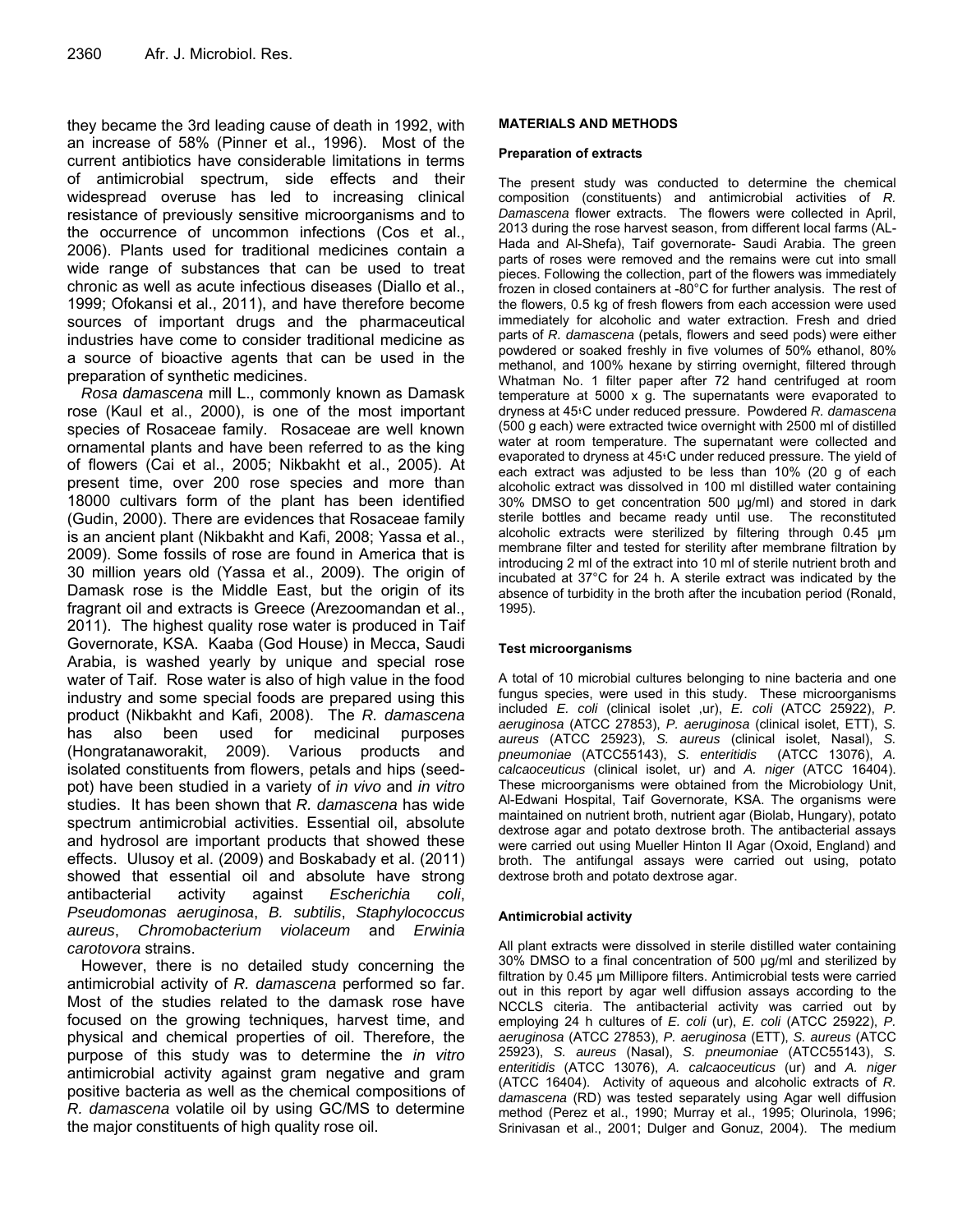

**Figure 1.** Agar well diffusion assay showing the antibacterial activity of different extracts of RD. Each well containing 100 µg of the each extract.

was sterilized by autoclaving at 120 $\degree$ C (15 lb/in<sup>2</sup>). About 30 ml of the agar medium with the respective strains of bacteria was transferred aseptically into each sterilized Petri plate. The plates were left at room temperature for solidification. A well of 6 mm diameter was made using a sterile cork borer. Antibacterial assay plates were incubated at  $37\pm2^{\circ}$ C for 24 h. The diameter of the zone of inhibition was measured. Sterile ultrapure water and DMSO were used as negative control. Samples were tested in triplicate and results are expressed as mean ± standard deviation.

#### **Determination of antifungal activity**

The agar well diffusion method (Anesini and Perez, 1993) was modified. Potato dextrose agar (PDA) was used for fungal cultures (Figure 1). The culture medium was inoculated with the fungal strain *A. niger* ATCC 16404 separately suspended in potato dextrose broth. A total of 6 mm diameter wells were punched into the agar and filled with plant extracts and solvent blanks (ethanol, methanol and hexane). Standard antibiotic (Nystatin, concentration 1 mg/ml)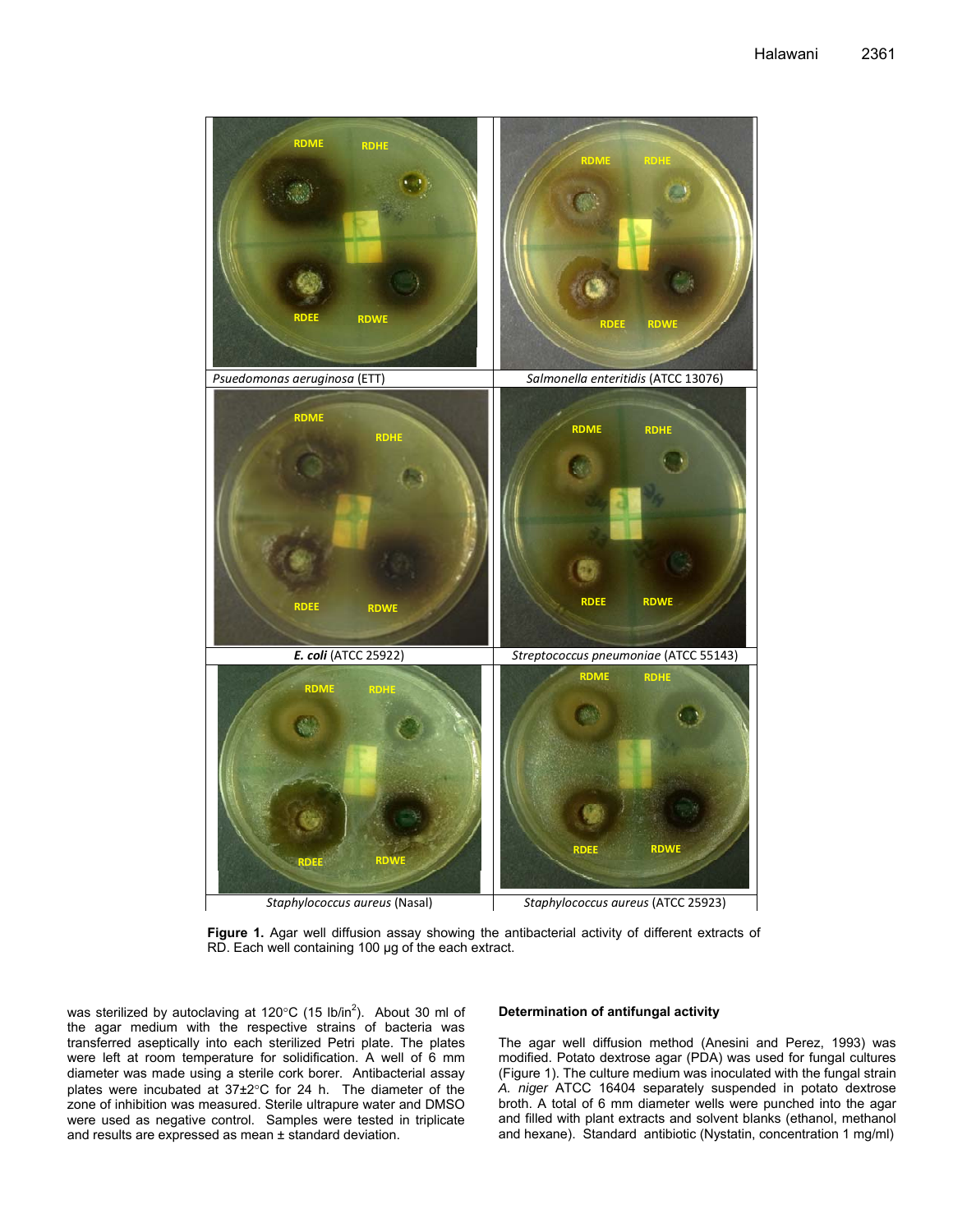was used as positive control and fungal plates were incubated at  $28^{\circ}$ C for 48 h. The diameters of zone of inhibition observed were measured. Antifungal activities were determined by measuring diameter of inhibition zone (DIZ) in mm. Each experiment was repeated thrice and the average values of antimicrobial activity were calculated (Shahidi, 2004).

#### **Broth micro-dilution method (BMD)**

MICs and MBCs of *R. damascena* extracts were determined by using BMD method as described by the NCCLS in flat-bottomed 96 well clear plastic tissue-cultured plates (NCCLS, 2003a). The MIC was assayed using two-fold BMD method in MH Broth in 96-well plates. Plates contained two fold dilutions of antimicrobial agents at the concentration ranges: 0.5, 1, 2, 4, 8, 16, 32, 64, 128, 256, and 512 μg/mL. 1% DMSO was used as a solvent control. Plant extracts were diluted to twice the desired initial test concentration (1 mg) with Muller Hinton broth (MHB) (Oxoid, UK). All wells, except the first were filled with MHB (50 μL). Plant extract (100 μL) was added to the first well and serial two-fold dilutions were made down to the desired minimum concentration (32 μg). An over-night culture of bacteria suspended in MHB was adjusted to turbidity equal to 0.5 McFarland standards. The plates were inoculated with bacterial suspension (50 μL/ well) and incubated at 37°C for 24 h. Then the turbidity was observed visually by eyes. MICs and MBCs were determined for ethanol, methanol, hexane and aqueous extracts of *R. damascena*. MIC was determined as the lowest concentration of plant extract that inhibit the growth of each microorganism. MBC was determined as the lowest concentration of plant extract that prevent the growth of bacteria after sub-culturing on MH agar plates. To determine the MBCs, the suspensions (20 μl) were taken from each well without visible growth and inoculated in MH agar for 24 h at  $37^{\circ}$ C. To determine the Minimal Fungicidal Concentration (MFC), 100 μL of each dilution showing no growth was spread on PDA. The inoculated Petri dishes were incubated at 37°C for 48 h for fungal cultures. Tests were performed in triplicate for each test concentration.

#### **Isolation of volatile oil**

One hundred grams of dried flowers of each plant were ground in a blender and then subjected to hydrodistillation for 3 h according to the standard procedure described in the European Pharmacopoeia (2004). The oil was solubilized in *n*-hexane, dried over anhydrous sodium sulphate and stored at +4°C in the dark until tested and analyzed.

#### **Gas chromatography-mass spectrometry (GC/MS) analyses**

The essential oils were analyzed on a gas chromatograph (GC) mass spectrometer (MS); Clarus 500 GC/MS (PerkinElmer, Shelton, CT) was used. The software controller/integrator was TurboMass, version 4.5.0.007 (PerkinElmer). An Elite-1 GC capillary column (30 m, 0.25-mmID, 0.25 DF, PerkinElmer) was used. The carrier gas was helium (purity 99.9999%) at a flow rate of 0.9 mL/min (initial 7.6 p.s.i. flow initial 36.2 cm/s, split; 50:1). Temperature conditions were: inlet line temperature, 270°C; source temperature, 210°C; trap emission, 100°C; and electron energy, 70 eV. The column temperature program was: 80°C hold for 5 min, increased to 150°C (rate, 5°C/min), and held for 5 min, increased to 270°C (rate, 20°C/min) and hold for 5 min. The injector temperature was 220°C. MS scan was from 45 to 350 *m/z*.

A sample volume of 50 µL was diluted with 500 µL of chloroform, vortexed for 2 s, and a volume of 1 µL was injected for GC-MS analysis. A volume of 50 µL from this diluted sample was transferred to total recovery vial 1-mL, mixed with 50 µL of MSTFA, capped, vortexed for 2 s, heated at 80°C for 30 min using heating block for half insertion of vial, cooled, and a volume of 1 µL was injected for GC-MS analysis.

The total ion chromatogram (TIC) was recorded from 45 - 350 *m/z*. The targeted peaks were extracted by the knowledge of major *m/z* fragments, averaged masses at peak top, and searched for matched compounds using mass spectrometry data bank NIST2008 database. The percentage composition of the essential oil was computed by the normalization method from the GC peak areas measurements.

#### **Statistical analysis**

Comparison of data was performed using the one way ANOVA and is presented as mean ± standard deviation. Comparison of MIC and MBC values, tests were made in triplicate for quantification. Values of *p*<0.05 were considered significant.

## **RESULTS**

#### **Antimicrobial activities of plant extracts**

The results show that *Escherichia coli* ATCC 25922 was sensitive to all antibiotic disks tested but resistant only to AMC, *P. aeruginosa* ATCC 27853 was resistant to all antibiotic tested but sensitive only to CEZ. The rest of tested bacterial isolates were sensitive to all antibiotic disks tested. The antibacterial activity of aqueous and alcoholic extracts of flowers petals of *R. damascena* were observed using agar well diffusion method by measuring the diameter of the growth inhibition zone (Table 1).

The ethanolic extracts of *R. damascena* (RDEE) showed a positive significant antibacterial activity against all tested bacteria; diameter of zone of inhibition ranged between 15 mm for *A. niger* ATCC 16404 to 34 mm for *P. aeruginosa* (ATCC 27853). Methanolic extracts of *R. damascena* (RDME) showed moderate degree of activity against most bacterial organisms tested (diameter of zone of inhibition ranged) between 13 mm for *A. niger* ATCC 16404 to 25 mm for *Psuedomonas aeruginosa* (ATCC 27853) and *Salmonella enteritidis* (ATCC 13076), while the hexane extracts (RDHE) showed very less effect against tested bacteria. The ethanolic extracts of RDEE showed a highly significant antibacterial activity against *P. aeruginosa* (ATCC 27853), and *E. coli* (ATCC 25922).

Hexane extracts of *R. damascena* (RDHE) showed the lowest degree of inhibition against most of the tested bacteria; diameter of zone of inhibition ranged between 9 mm for *A.niger* ATCC 16404 to 13 mm for *Psuedomonas aeruginosa* (ATCC 27853). The antifungal activity was determined by measuring the diameter of zone of inhibition recorded. RDEE, RDWE and RDME were found to have maximum antibacterial and antifungal activity in comparison to hexane extracts. RDEE possessed potent antifungal activity against *A. niger* showing diameter of zone of inhibition  $\sim$  15 mm while methanolic extracts and Water extracts showed diameter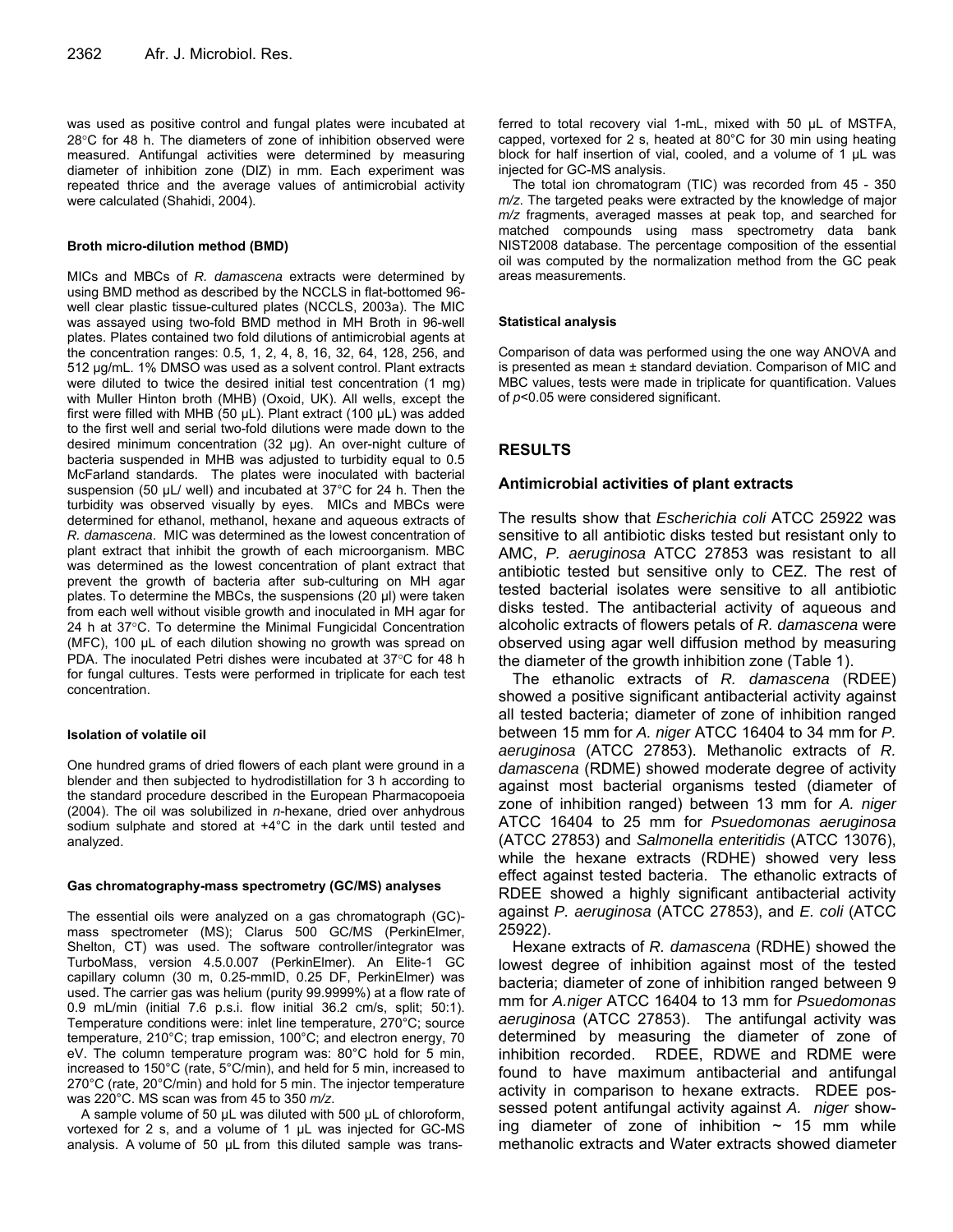**Name of the organism Test sample DIZ (mm) MIC MBC/MFC ±SD** *Acinetobacter calcaoceuticus*  (Ur) RDEE 27 125.0 250.0 ±62.5 RDME 25 125.0 250.0 RDHE 15 250.0 250.0 RDWE 24 125.0 125.0 *Escherichia coli* (Ur) RDEE 25 62.50 125.0 ± 193.4 RDME 20 62.50 62.50 RDHE 10 500.0 500.0 RDWE 25 125.0 250.0 *Psuedomonas aeruginosa* (ATCC 27853) RDEE **34** 62.50 62.50 ±193.4 RDME 25 125.0 125.0 RDHE 13 250.0 500.0 RDWE 20 250.0 250.0 *Salmonella enteritidis* (ATCC 13076) RDEE 25 62.50 125.0 ±157.2 RDME 25 250.0 250.0 RDHE 10 500.0 500.0 RDWE 25 250.0 250.0 *Escherichia coli* (ATCC 25922) RDEE **30** 62.50 62.50 ±235.9 RDME 20 125.0 125.0 RDHE 10 250.0 500.0 RDWE 10 500.0 500.0 *Streptococcus pneumonia*  (ATCC 55143) RDEE 27 62.50 125.0 ± 176.7 RDME 22 250.0 250.0 RDHE 10 250.0 500.0 RDWE 25 125.0 125.0 *Staphylococcus aureus* (Nasal) RDEE **30** 62.50 62.50 ±207.2 RDME 20 125.0 250.0 RDHE 11 250.0 500.0 RDWE 28 62.50 62.50 *Staphylococcus aureus* (ATCC 25923) RDEE 28 62.50 62.50 ±207.2 RDME 20 62.50 125.0 RDHE 11 250.0 500.0 RDWE 20 125.0 250.0 *Psuedomonas aeruginosa* (ETT) RDEE 25 125.0 250.0 ± 193.4 RDME 20 125.0 125.0 RDHE 10 250.0 500.0 RDWE 20 125.0 250.0 *Aspergillus niger* (ATCC 16404) RDEE 15 125.0 250.0 ±125.0 RDME 13 250.0 250.0 RDHE 9 250.0 500.0 RDWE 13 250.0 250.0

**Table 1.** MICs, MBCs and MFCs in μg/mL of RD extracts against nine bacteria and one fungal isolate.

RDEE, *Rosa damascena* ethanol extract; RDHE, *Rosa damascena* hexane extract; RDME, *Rosa damascena* methanol extract; RDWE, *Rosa damascena* water extract; DIZ, diameter of inhibition zone; MIC, minimum inhibitory concentration; MFC, minimum fungicidal concentration; MBC, minimum bactericidal concentration; ±SD, standard deviation.

of zone of inhibition ~13 mm. Hexane extracts *R*. *damascena* showed very low antifungal activity against *Aspergillus niger* ATTC 16404 (diameter of zone of inhibition of 9 mm).

Water extracts of *R*. *damascena* showed also a highly significant antibacterial activity against tested organisms. The diameters of zone of inhibition ranged from to 13 to 28 mm.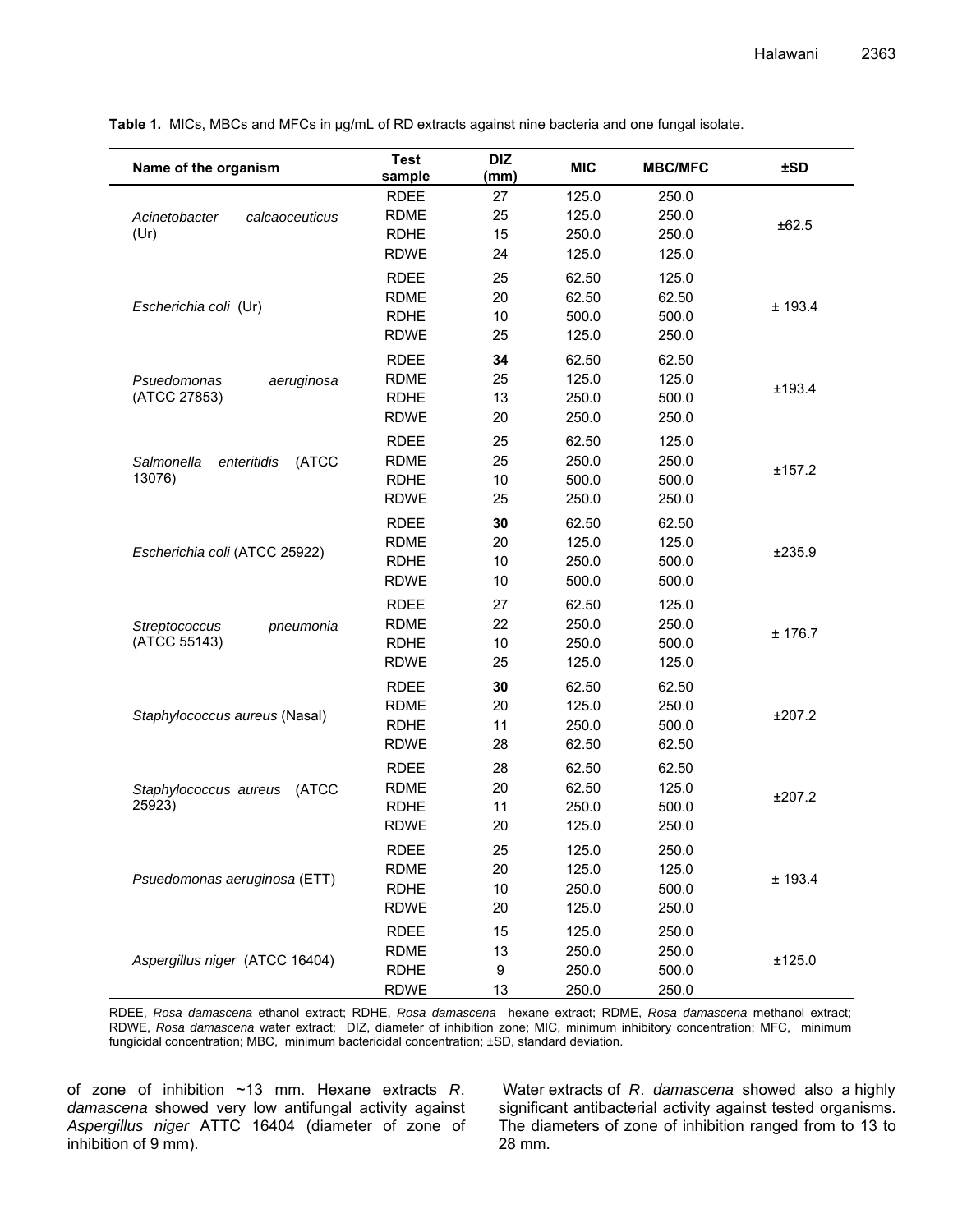| <b>Compound identified</b>                                 | <b>Retention</b> | <b>Content</b> |
|------------------------------------------------------------|------------------|----------------|
|                                                            | Time (min)       | Average (%)    |
| <b>ß-Linalool</b>                                          | 5.65             | 0.012          |
| *Phenyl ethyl Alcohol                                      | 6.82             | 1.276          |
| 2.2-Phenylethyl trimethylsilyl ether                       | 8.52             | 0.275          |
| Benzoic acid trimethsilyl ester                            | 8.87             | 0.139          |
| *Citronellyl formate                                       | 9.58             | 1.421          |
| 2,2,4,7,7-pentamethyl -3,6-Dioxa-2,7-disilaoctane          | 10.01            | 0.1943         |
| 2,2,11,11- tetramethyl-3,6,10 - Trioxa-2,11-disiladodecane | 10.07            | 0.01           |
| Trimethylsilane (Decyloxy)                                 | 10.21            | 0.335          |
| Bis(trimethylsilyl)-1,2-Butanediol                         | 10.27            | 0.622          |
| *β-Citronellol                                             | 10.74            | 29.013         |
| *β-Citronellol,trimethylsilyl ether                        | 10.97            | 14.83          |
| *Nerol, trimethyl ether                                    | 11.4             | 11.66          |
| *Geraniol                                                  | 11.49            | 11.395         |
| *Geraniol, trimethyl silyl ether                           | 12.1             | 16.271         |
| [2-methoxy-4-1 (1-propenyl)phenoxy]trimethyl- Silane       | 14.33            | 0.381          |
| Geranyl propionate                                         | 17.08            | 0.24           |
| Eugenol methyl ether                                       | 17.33            | 0.86           |
| Germacrene D                                               | 17.46            | 0.636          |
| Geranyl isobutyrate                                        | 18.09            | 0.054          |
| σCadinene                                                  | 18.46            | 0.036          |
| Nerolidol                                                  | 18.62            | 0.233          |
| Geranyl isobutyrate                                        | 19.14            | 0.27           |
| Oxalic acid, decyl 2-phenyl ester                          | 19.45            | 0.497          |
| Elemol                                                     | 20.14            | 0.071          |
| trans, trans-Farnesol, trimethylsilyl ether                | 20.37            | 0.375          |
| 1.y-Eudesmol                                               | 20.7             | 0.123          |
| 4βH, 5α-Eremophil-1(10)-ene, 11-(trimethylsiloxy)          | 25.24            | 0.023          |
| 1. Methyl pimar-7-en-18-oate                               | 29.77            | 0.642          |
| Methyl abietate                                            | 30.04            | 0.081          |

**Table 2.** Compounds determined in the oil of *Rosa damascena* extracted by hydro-distillation.

\*Dominant compounds are indicated in bold

The results of minimum inhibitory concentrations (MICs) revealed that the *R. damascena* alcoholic extracts exhibited the best anti-bacterial activities towards Gramnegative and Gram-positive bacteria with MIC and MBC values between 62.5 to 250 μg/ml (Table 1).

The minimum fungicidal concentration (MFC) of *R. damascena* (RD) extracts in different solvents were evaluated against *A. niger* ATCC 16404. Ethanolic, methanolic and water extracts were found to have maximum antifungal activity in comparison to hexane extracts. Ethanolic extracts of RD (RDEE) showed maximum potency against *Aspergillus niger* ATCC 16404 at highest MFC value of 62.5 µg/ml while the MFC value of ethanolic and methanolic extracts were 125 µg/ml respectively. Thus, the MBC and MFC of *R. damascena* (RD) extracts showed a bactericidal and fungicidal behavior of these extracts. The anti-bacterial activity of *R. damascena* alcoholic and water extracts were higher than that of hexane extract.

In the current study, 0.2 ml of rose oil was obtained from 250 g of dried Taif rose petals processed through steam distillation and the oil obtained was observed to be pale yellow in color, and the yield of essential oil was 0.15% (v/w). GC/MS analysis reported that 30 compounds (Table 2) were present in the Taif rose essential oil of which β-Citronellol (29.013%) was recorded as the major component in rose oil followed by Geraniol, trimethyl silyl ether (16.271), β-Citronellol,trimethylsilyl ether (14.83%), Nerol, trimethyl ether (11.66%), Geraniol (11.395%), Citronellyl formate (1.42%) and Phenyl ethyl Alcohol (1.276%) (Figure 2).

#### **DISCUSSION**

Generally, the degree of the plant extract activity is revealed by the size of inhibition zone that is expressed by the diameter of the referred inhibition zone. Due to the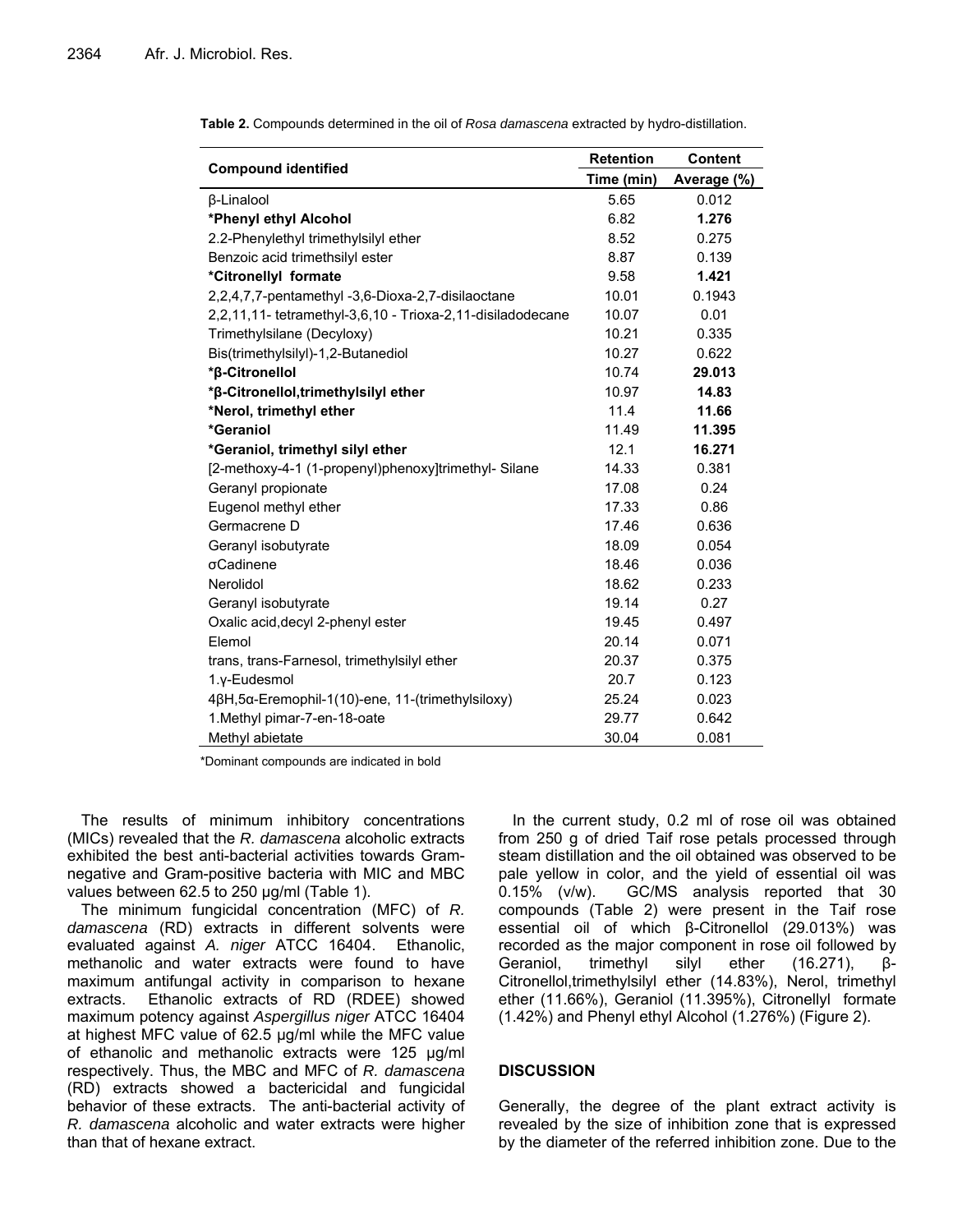

**Figure 2.** GC/MS chromatogram of *Rosa damascena* essential oil collected from Taif province.

simple nature of this assay, this technique is less suitable for more precise quantification purposes. MIC and MBC values were calculated to determine the susceptibility of a range of microbial species to a particular extract (Faleiro, 2011). The Gram-negative *Pseudomonas aeruginosa* (ATCC 27853), *E. coli* (ATCC 25922) and *Staphylococcus aureus* (ATCC 25923) were the most sensitive strains (MIC of 62.5 µg/ml) for RDEE. Similarly, *Staphylococcus aureus* (ATCC 25923) was the most sensitive strain to RDME (MIC of 62.5 µg/ml). These results agreed with that obtained by Talib and Mahasneh (2010) who reported that butanol extract of *R. damascena* showed the highest activity (100% inhibition) against *S. typhimurium* and *B. cereus* (MIC 0f 62.5 and 250 µg/ml) respectively, while the aqueous extract of *R. damascena* was also active against *C. albicans* (MIC of 125 µg/ml). Also, in a study reported by Ulusoy et al. (2009) in Turkey, it was found that Rose absolute and essential oil had a strong antibacterial activity against *E. coli* (ATCC 25922), *P. aeruginosa* (ATCC 27853), *B. subtilis* (ATCC 6633), and *S. aureus* (ATCC 6538). Shohayeb et al. ( 2014) recorded a similar results that the essential oil and different extracts of Taify *R. damascen* possess brood spectram antimicrobial activity against gram positive and gram negative bacteria , acid fast bacteria and fungi with MIC and MBC range from 0.125 to 2 and 0.4 to 0.5 mg/ml, respectively .

The molecular mechanism of action of the *R. damascene* extracts on Gram-negative bacteria is unknown, but the ethanol extracts can probably inhibit the generation of adenosine triphosphate from dextrose and disrupt the cell membrane (Gill and Holley, 2006).

The high amount of hydrocarbons and the concurrent presence of monoterpenes (β-Linalool) could also contribute to inhibit the microbial DNA gyrase as reported by Cushnie and Lamb (2005).

It is well known that *R. damascene* components show also better antimicrobial effectiveness against Grampositive bacteria. Due to the composition of outer membrane, plant extracts can alter not only such structures but penetrate within the cell, leading to those alterations, such as the denaturation of proteins and enzymes, the "unbalance" of the K+ and H+ ion concentration, until the modification of the entire cell morphology, which can lead to the death of the microorganism (Marrufo et al., 2013).

Phenolic compounds show generally a good antimicrobial effectiveness against Gram-positive bacteria; their effect is dependent on their amount: at low concentrations they are able to interfere with enzymes involved in the production of energy and at higher concentrations, they can induce the denaturation of proteins (Tiwari et al., 2009) until an irreversible modification of the cell and death.

The yield of essential oil was 0.15% (v/w) which agrees with the results of Moeina et al. (2010) who has obtained 0.16% (v/w). Our results of GC/MS analysis reported that 30 compounds were present in the Taif rose essential oil of which β-citronellol (29.013%) was recorded as the major component in rose oil followed by geraniol, trimethyl silyl ether (16.271), β-citronellol, trimethylsilyl ether (14.83%), nerol, trimethyl ether (11.66%), geraniol (11.395%), citronellyl formate (1.42%) and phenyl ethyl alcohol (1.276%).

These results agree with that obtained by Verma et al. (2011) who found that Citronellol (15.9-33.3%), Geraniol (8.3-32.2%), Nerol (4.0-9.6%), nonadecane (5.5-16.0% and heneicosane (2-.6-7.9%) were reported as the major components in rose oil. Also, Ulusoly et al. (2009) reported that Citronellol and Geraniol were the major compounds of Turkish *R. damascena* essential oils. The results of GC/MS of Iranian *R. damascena* reported by Yassa et al. (2009)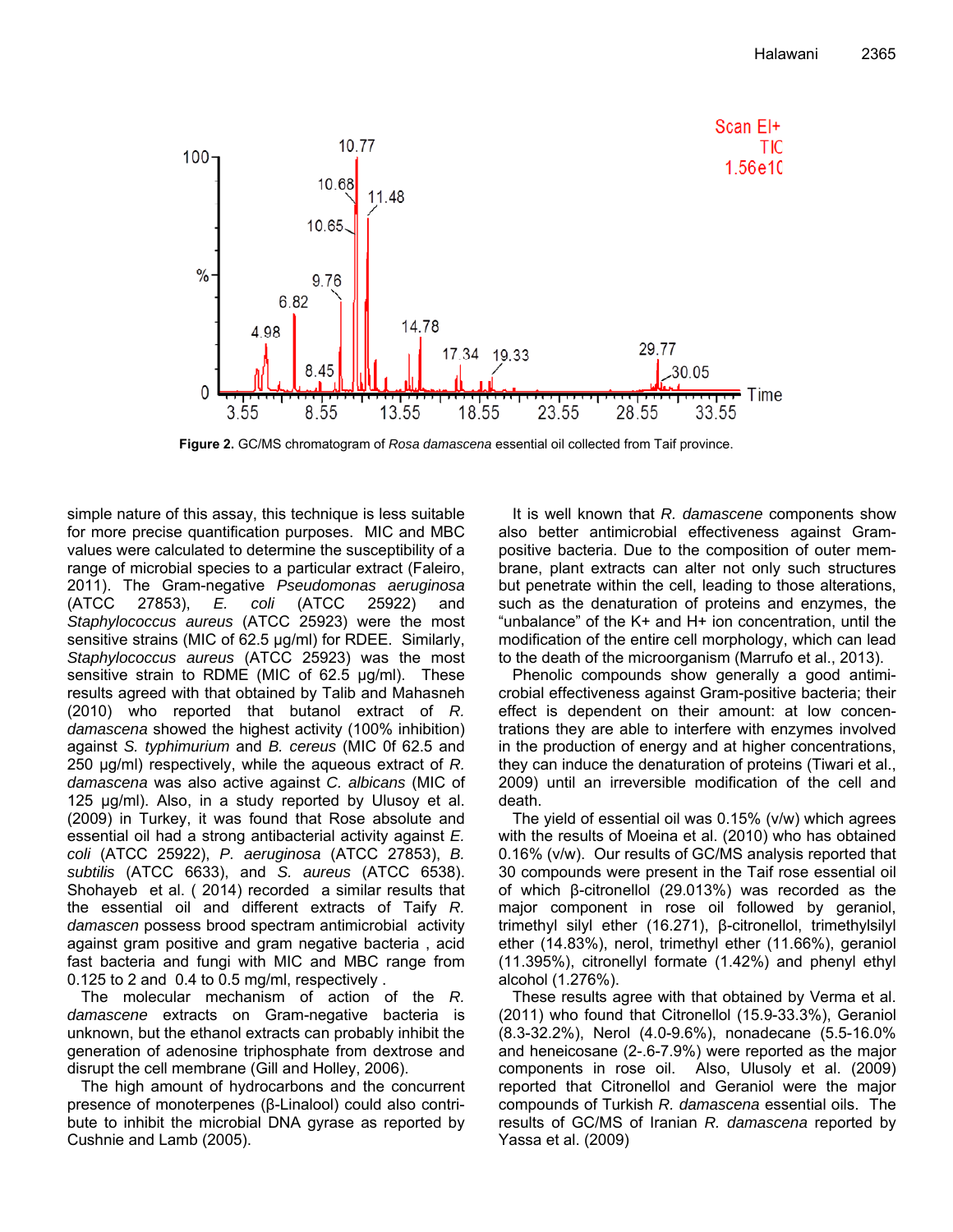showed some similarity to our results in which Linalool (3.68%), Nerol (3.05%), Geraniol (15.5%), nonadecane (18.56%), tricosane (16.68%), and n-hexatriacontane (24.6%) were the major components of *R. damascena.* Babu and Kaul (2005) reported that Bulgarian rose oil composed of Citronellol (30.31%), Geraniol (16.96%), Phenyl ethyl alcohol (12.60%), Nerol (8.46%), hexacosane (3.70%), nonadecane (2.7%), Linalool (2.15%), Ionone (1.00%), ecosane (1.65%), docacosane (1.27%), farnesol (1.36%), neryal acetate (1.41%), citronellyl propionate (1.38%), geraniol (1.35%), pinene (0.60%), myrceen (0.46%), cis rose oxide (0.55%), decanal (0.51%), terpine-4-ol (0.55%), caryophyllene+citronellyl act (0.81%), isoborneol (0.57%), and heptadecane (0.92%).

The comparison of the results with the literature showed significant differences for oils, which can be attributed to ecological factors, genetic differences or the development stages of the plant parts analyzed.

#### **Conclusion**

Data obtained in this work could be useful in determining the major constituents of the flower essential oil of *R. damascene* which indicate its high quality. The results of antimicrobial activities of it can contribute to confirm the popular uses of these plants in Saudi Arabia in folk practices and to suggest new practical uses as natural aromatic mouth wash and wound disinfectant.

## **Conflict of Interests**

The author(s) have not declared any conflict of interests.

## **ACKNOWLEDGEMENTS**

This research was financially supported by Taif University, Grant 1/434/2154. The author is grateful to Dr. Hyam Abdulgader for her nice corporation.

#### **REFERENCES**

- Anesini C, Perez C (1993). Screening of plant use in Argentine folk medicine for antimicrobial activity. J. Ethnopharmacol. 39:119-128.
- Arezoomandan R, Kazerani HR, Behnam-Rasooli M (2011). The Laxative and Prokinetic Effects of *Rosa damascena* mill in rats. Iran J. Basic Med. Sci. 14(1):9-16.
- Babu KG, Kaul KV (2005). Variation in essential oil composition of rosescented geranium (Pelargonium sp.) distilled by different distillation techniques. Flavour Fragr. J. 20:222-231.
- Boskabady MH, Vatanprast A, Parsee H, Ghasemzadeh M (2011). Effect of aqueous-ethanolic extract from *Rosa damascena* on guinea pig isolated heart. Iran J. Basic Med. Sci. 14:116-121.
- Cai YZ, Xing J, Sun M, Zhan ZQ, Corke H (2005). Phenolic antioxidants (hydrolyzable tannins, flavonols, and anthocyanins) identified by LC-ESI-MS and MALDI-QIT-TOF MS from *Rosa chinensis* flowers. J. Agric. Food Chem. 53:9940-9946.
- Cos PM, Sindambiwe LW, Vlietink AJ, Berghe DV (2006). Bioassays for antimicrobial and antifungal activities. In: Biological screening of plant constituents. Edited by Mahabir P, Gupta S, Swami H, Karan V. Trieste. International Centre for Science and High Technology. 19-28.
- Cushnie TP, Lamb AJ (2005). Antimicrobial activity of flavonoids. Int. J. Antimicrob. Agents 5:343-356.
- Diallo D, Hveen B, Mahmoud MA, Betge G, Paulson BS (1999). An ethnobotanical survey of herbal drugs of Gourma district Mali. Pharm. Biol. 37:80-91.
- Dulger B, Gonuz A (2004). Antimicrobial activity of certain plant used in Turkish Traditional Medicine. Asian J. Plant Sci. 3 (1): 104-107.
- European Pharmacopoeia (2004). 5th ed.; Council of Europe: Strasbourg Cedex, France. I:217-218.
- Faleiro ML (2011). The mode of antibacterial action of essential oils. Science against microbial pathogens: communicating current research and technological advances. pp. 1143-1156.
- Gill AO, Holley RA (2006). Inhibition of membrane bound ATPases of *Escherichia coli* and Listeria monocytogenes by plant oil aromatics. Int. J. Food Microbiol. 111:361-379.
- Gudin S (2000). Rose: genetics and breeding. Plant Breed. Rev. 17:159-189.
- Hongratanaworakit T (2009). Relaxing effect of rose oil on humans. Nat. Prod. Commun. 4: 291-296.
- Iwu MM, Duncan AR, Okunji CO (1999). New antimicrobials of plant origin: Perspectives on new crops and new uses. Alexandra, ASHS Press.
- Kaul VK, Singh V, Singh B (2000). Damask rose and marigold: prospective industrial crops. J. Med. Aromat. Plant Sci. 22: 313-318.
- Kone WM, Atindehou KK, Kacou-N'douba A, Dosso M (2006). Evaluation of 17 medicinal plants from Northern Cote d'Ivoire for their in vitro activity against Streptococcus pneumoniae. Afr. J. Tradit Complement. Altern. Med. 4:17-22.
- Marrufo T, Nazzaro F, Mancini E, Fratianni F, Coppola R, De Martino L, Bela Agostinho A, De Feo V (2013). Chemical Composition and Biological Activity of the Essential Oil from Leaves of *Moringa oleifera* Lam. Cultivated in Mozambique. Molecules 18:10989-11000.
- Moeina M, Karamib F, Tavallalib H, Ghasemia Y (2010). Composition of the Essential Oil of Rosa damascene Mill. From South of Iran. Iran. J. Phama. Sci. Winter 6(1):59-62.
- Murray PR, Baron EJ, Pfaller MA, Tenover FC, Yolken HR (1995). Manual of Clinical Microbiology, 6th Edition. ASM Press, Washington. DC. 15-18.
- Nikbakht A, Kafi M (2008). A study on the relationships between Iranian people and Damask Rose (Rosa damascena) and its therapeutic and healing properties. Acta. Hortic. (ISHS). 790:251-254
- Nikbakht A, Kafi M, Mirmasoudi M, Babalar M (2005). Micropropagation of Damask rose (*Rosa damascena* Mill.) cvs Azaran and Ghamsar. Int. J. Agric. Biol. 7(4):535-538.
- Ofokansi KC, Eze AO, Uzor PF (2011). Evaluation of the antimicrobial activity of the aqueous and methanolic leaf extracts of *Mitacarpus villosus* with amoxicillin. Afr. J. Pharm. Res. Dev*.* 3(1):43-47.
- Olurinola PF (1996). A Laboratory Manual of Pharmaceutical Microbiology. Idu, Abuja, Nigeria. 69-105.
- Perez C, Pauli M, Bazerque P (1990). An antibacterial assay by agar well diffusion method. Acta Bio. Et Med. Exp. 15:113-115.
- Pinner RW, Teutsch SM, Simonsen L, Klug LA, Graber JM, Clarke MJ, Berkelman RL (1996). Trends in infectious diseases mortality in the United States. JAMA 275:189-93.
- Ronald MA (1995). Micro-organisms in our World. Mosby Year Book, Inc. St. Louis. p. 765.
- Shahidi Bonjar GH (2004). Evaluation of Antibacterial properties of Iranian Medicinal plants against Micrococcus aureus, Serratia marcescens, Klebsiella pneunomiae and Bordella bronchoseptica. Asian J. Sci. 3(1):82-86.
- Shohayeb M, Abdel-Hammed E, Bazaid S, Magrabi I (2014). Antibacterial and antifungal activity of Rosa damascene MILL. Essential oil, different extracts of Rosa petals. Glob. J. Pharmacol. 8(1):01-07.
- Srinivasan D, Nathan S, Suresh T, Perumalsamy LP (2001). Antimicrobial activity of certain Indian medicinal plants used in folkloric medicine. J. Ethnopharmacol. 74:217-220.
- Talib WH, Mahasneh AM (2010). Antimicrobial, Cytotoxicity and